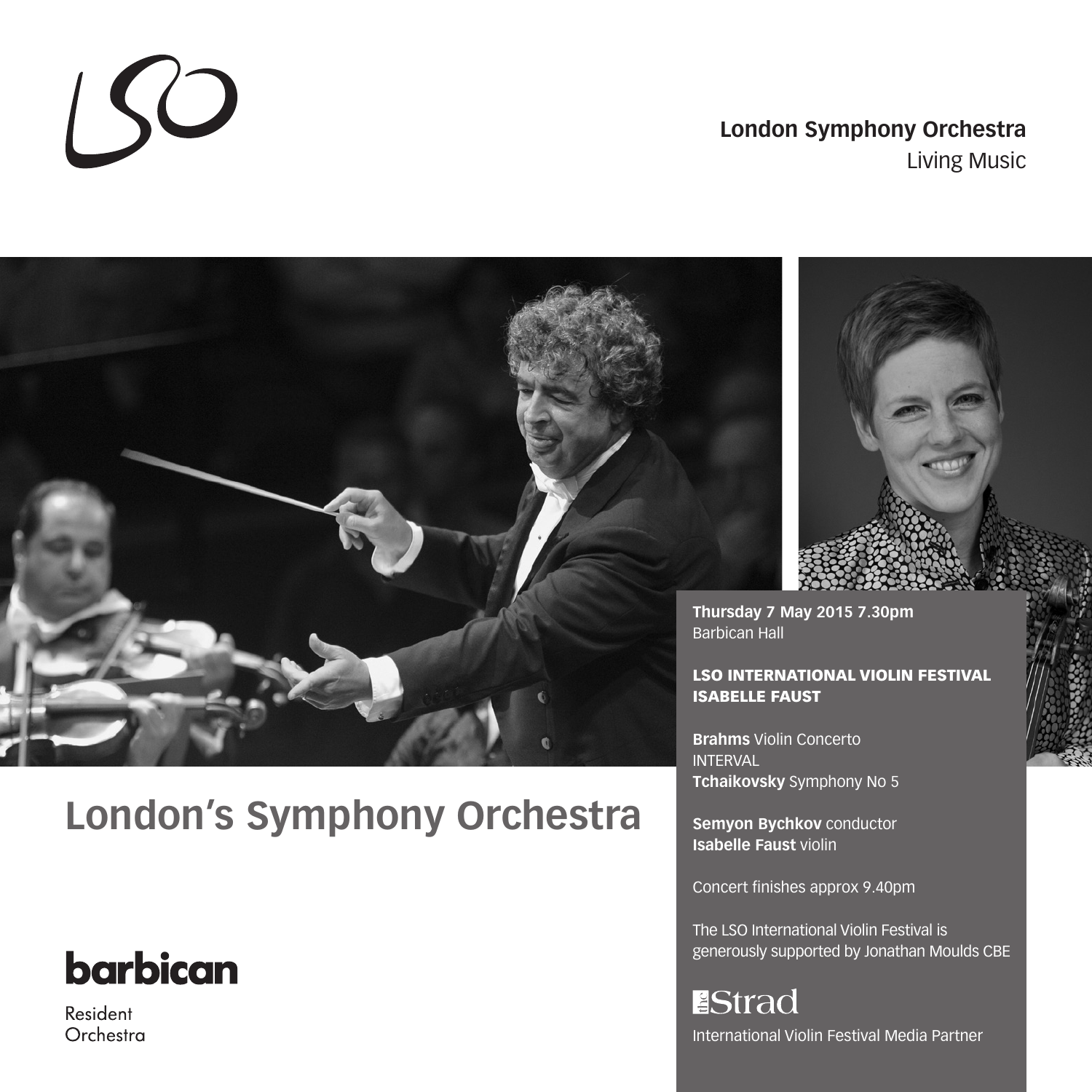# Welcome **Kathryn McDowell**

# Living Music **In Brief**



Welcome to this evening's LSO concert at the Barbican, where we continue the LSO International Violin Festival – a celebration of the violin and the astounding range of music composed for the instrument, featuring performances from twelve of the world's leading international soloists.

It is a pleasure to be joined tonight by soloist Isabelle Faust, who plays Brahms' Violin Concerto. Although Isabelle Faust has previously appeared in the BBC Radio 3 Lunchtime Concert series at LSO St Luke's, this performance marks her debut with the Orchestra. This evening we are also delighted to be working with conductor Semyon Bychkov, once again; he concludes the programme with Tchaikovsky's Symphony No 5.

The LSO would like to thank Jonathan Moulds for his generous support of the International Violin Festival, and our media partner *The Strad*, who have been covering the Festival online and in their magazine, alongside hosting a number of free events. We hope to see you at the final The Strad Sunday of the series, which takes place on Sunday 28 June.

I hope you enjoy tonight's performance and will ioin us again soon. In our next concert on 12 May, LSO Principal Conductor Valery Gergiev concludes his Russians series with violinist Nikolaj Znaider, who will perform the Tchaikovsky Concerto.

Kannyn Mulswell

**Kathryn McDowell CBE DL Managing Director**

# BMW LSO OPEN AIR CLASSICS 2015

The LSO is delighted to announce this year's BMW LSO Open Air Classics concert, taking place in Trafalgar Square on Sunday 17 May at 6.30pm. Principal Conductor Valery Gergiev will once again be at the helm, conducting works by Shostakovich. Remember to arrive early to secure your place.

# **lso.co.uk/openair**

# THE STRAD SUNDAYS

*The Strad* celebrates its 125th anniversary this year, and to mark this milestone it is partnering with the LSO during the International Violin Festival to host three free The Strad Sundays. These special events feature exhibitions in the Fountain Room, where you can learn about the art of violin making, followed by pre-concert panel discussions in the Barbican Hall.

### **Sunday 28 June**

3–5.30pm, Fountain Room – Photographic Exhibition

6pm, Barbican Hall – Panel Discussion Making instrument lessons fun for kids

# **lso.co.uk/violinfestival**

# A WARM WELCOME TO TONIGHT'S GROUPS

Tonight we are delighted to welcome:

**Adele Friedland & Friends**, **Powerhouse**, **Oxshott WI Theatre Club**, **Encore Tickets Ltd** & **King Edward VI Grammar School** 

**lso.co.uk/groups**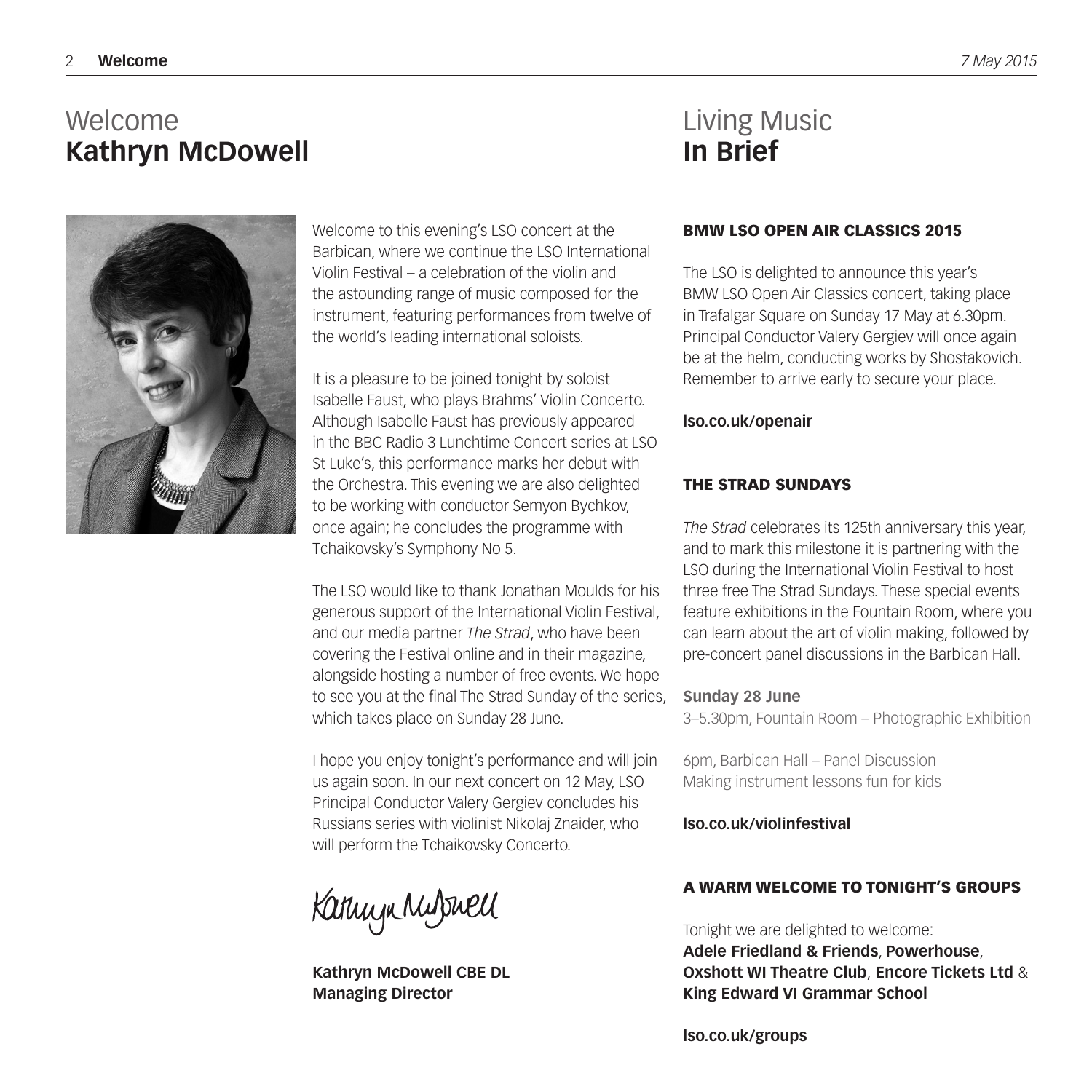# Coming soon **LSO International Violin Festival**



### NIKOLAJ ZNAIDER

Tue 12 May 2015 7.30pm, Barbican

**Balakirev arr Lyapunov** Islamey **Tchaikovsky** Violin Concerto **Shostakovich** Symphony No 15

**Valery Gergiev** conductor **Nikolaj Znaider** violin

**LSO Platforms** 6pm – Songs by **Tchaikovsky** and **Shostakovich**

CHRISTIAN TETZLAFF Sun 24 May 2015 7.30pm, Barbican

**Beethoven** Violin Concerto **Brahms** German Requiem

**Daniel Harding** conductor **Christian Tetzlaff** violin

**LSO Platforms** 6pm – Chamber music for strings by **Beethoven**

JANINE JANSEN Tue 2 Jun 2015 7.30pm, Barbican

**Edward Rushton** I nearly went, there\* **Mendelssohn** Violin Concerto **Mahler** Symphony No 5

**Daniel Harding** conductor **Janine Jansen** violin

\* UK premiere

### AT LSO ST LUKE'S

Thu 21 May 2015 1pm, LSO St Luke's **BBC Radio 3 Lunchtime Concert Christian Tetzlaff** violin

Fri 22 May 2015 12.30pm, LSO St Luke's

**Free Friday Lunchtime Concert Roman Simovic** violin **Rachel Leach** presenter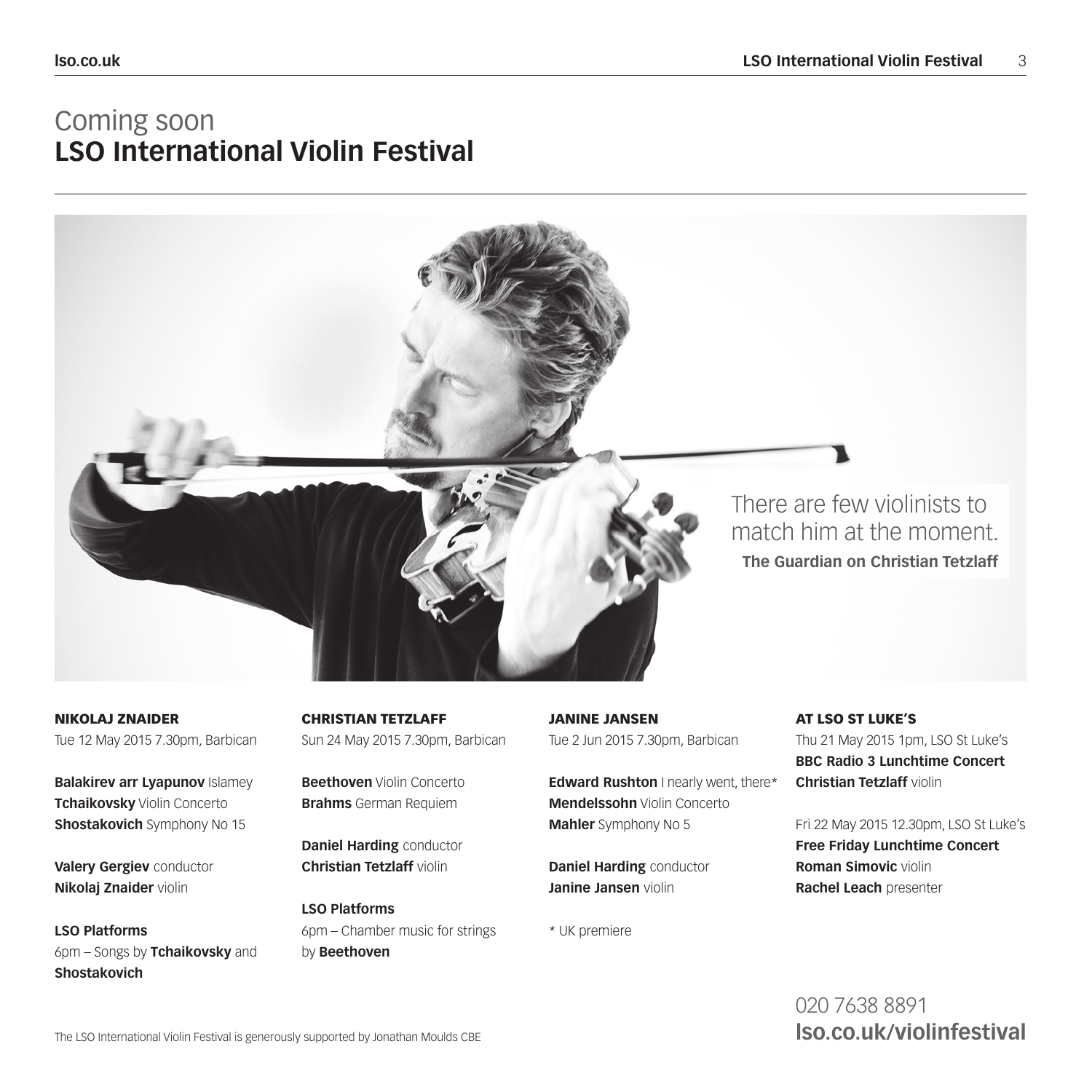# Johannes Brahms *(1833–97)* **Violin Concerto in D major Op 77** *(1878)*

- ALLEGRO NON TROPPO **1**
- ADAGIO **2**
- ALLEGRO GIOCOSO, MA NON TROPPO VIVACE **3**

# **ISABELLE FAUST** VIOLIN

Brahms didn't play the violin, but his understanding of it was second only to that of his own instrument, the piano. When he left his native Hamburg for the first time, it was to accompany the Hungarian violinist Eduard Reményi on a concert tour during which a famous episode demonstrated the 20-yearold composer's astonishing musicianship: one evening he discovered that the only available piano was tuned a semitone flat, and coolly transposed Beethoven's C minor sonata up into C-sharp in order to play it at the right pitch. It was through Reményi that Brahms met the violinist. Joseph Joachim, with whom he formed one of the closest friendships of his life, and whose playing was at the back of his mind whenever he composed for the violin. Joachim knew better than to pester the obstinate composer for a concerto, but must have known that it was only a matter of time before one eventually appeared.

It came in the summer of 1878, soon after the Second Symphony, with which it shares something of its character. Not only is there a clearly symphonic cast to the music, but also the open lyricism that Brahms associated with the key of D major. Both works were composed at the same lakeside village in Carinthia; coincidentally, 50 years later Alban Berg would write his Violin Concerto on the shores of the same lake.

Since Brahms tended to cover his tracks and say little about the gestation and composition of his music, we usually know very little about its background. It is quite possible that ideas for the concerto had been in his mind for some time; but during its composition there was a revealing correspondence with Joachim. We learn, for example, that the concerto was originally to have had four movements rather than the expected three (an idea Brahms reserved for his Second Piano Concerto, composed three years later). Joachim was himself a gifted composer, and in the past Brahms had often sought his advice on compositional matters. Now it was the solo violin part that Brahms sent to Joachim for his comments and technical help. Interestingly, he hardly ever actually took the advice his friend offered. He knew perfectly well what was effective and playable.

# Brahms misses no opportunity to show off the essential character of the violin. There is brilliance, power and lyricism in the solo part.

The first performance of the new concerto was given in Leipzig on 1 January 1879. Joachim played, of course, and Brahms conducted. It was entirely Joachim's decision, though, to begin the concert with the Beethoven Concerto, of which he was the most famous player of the day. Brahms didn't care for the idea. 'A lot of D major', he commented, but his unspoken objection was that he always disliked inviting comparisons with Beethoven, who was a very different type of composer. The only real similarities between the two concertos are that they are roughly equal in length and proportion, with a first movement longer than the other two together.

Brahms misses no opportunity to show off the essential character of the violin. There is brilliance, power and lyricism in the solo part, which makes



PROGRAMME NOTE WRITER ANDREW HUTH is a musician, writer and translator who writes extensively on French, Russian and Eastern European music.

JOSEPH JOACHIM (1831–1907) was an influential violinist and teacher. He described Brahms' work as one of the four great German violin concertos: 'The greatest, most uncompromising, is Beethoven's. The one by Brahms vies with it in seriousness. The richest, the most seductive, was written by Max Bruch. But the most inward, the heart's jewel, is Mendelssohn's.'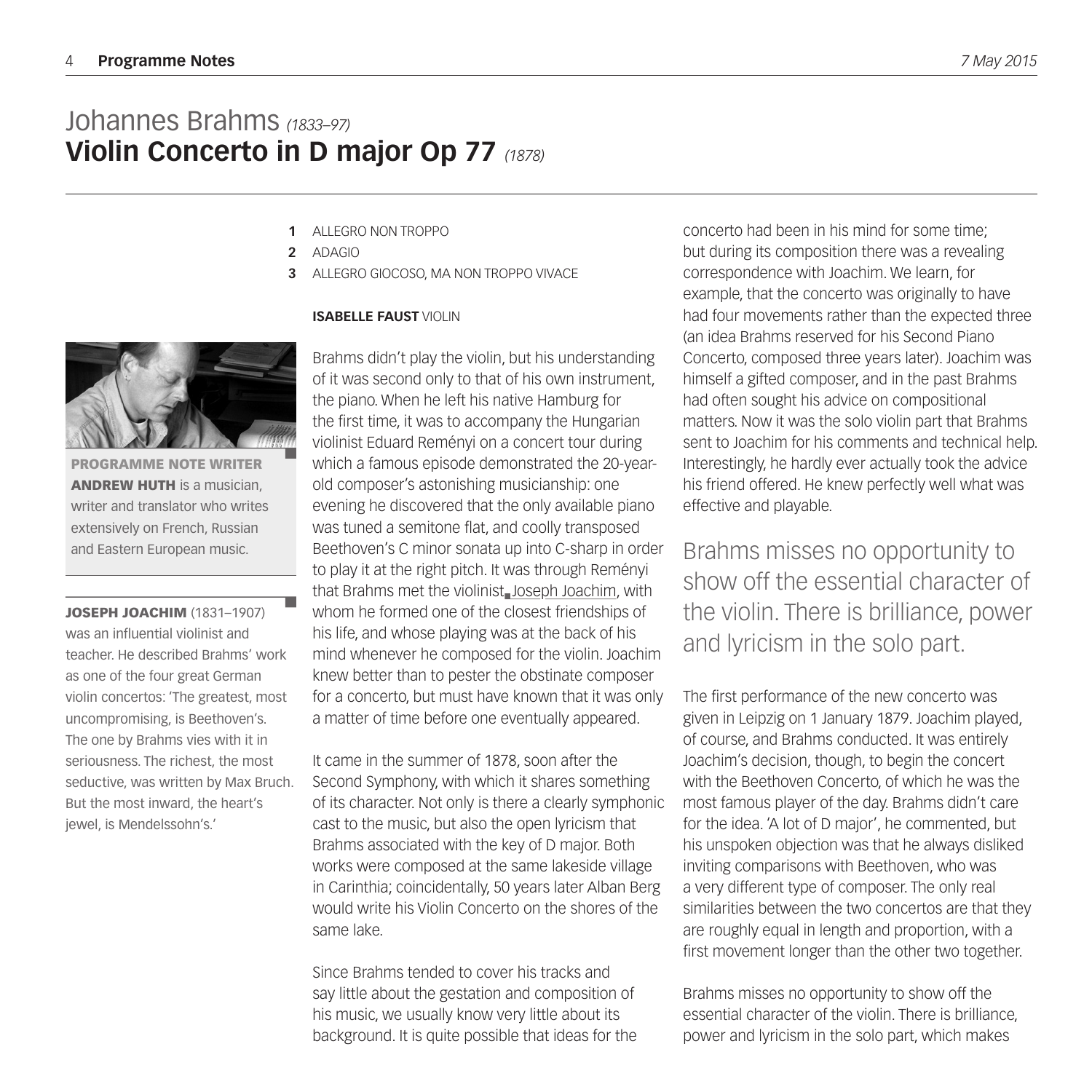# Johannes Brahms **Composer Profile**

enormous demands on the player. For all its depth and subtlety of construction, though, the overall form of the concerto is almost obstinately traditional, ignoring the innovations of Mendelssohn in his famous concerto or even those found in the later Beethoven concertos.

The first movement is a spacious design, with a long orchestral exposition. Although the themes are not in themselves extensive, they evolve from one another into long developments by soloist, orchestra, or both in partnership. This is the last of the great violin concertos in which the composer left it to the soloist to provide the expected cadenza.

After so symphonically conceived a first movement, the other movements are more relaxed in mood and structure. The Adagio is coloured by the sound of the wind instruments, the soloist weaving delicate traceries around the main theme, but never playing it in its full form. The rondo finale pays tribute to Joachim's own concerto 'in the Hungarian style', which he had dedicated to Brahms.

# **INTERVAL – 20 minutes**

There are bars on all levels of the Concert Hall; ice cream can be bought at the stands on Stalls and Circle level. The Barbican shop will also be open.

Why not tweet us your thoughts on the first half of the performance **@londonsymphony**, or come and talk to LSO staff at the Information Desk on the Circle level?



### BRAHMS on LSO LIVE



Brahms box set **Symphonies Nos 1–4 £17.99 lso.co.uk/lsolive**

### **Bernard Haitink** conductor

'Polished playing and finely judged phrasing made everything fall into place.' *The Independent* (Symphony No 1)

'[An] exceptional new disc … imposing and beautifully shaded.' *Gramophone* (Symphony No 2)

Johannes Brahms was born in Hamburg, the son of an impecunious musician; his mother later opened a haberdashery business to help lift the family out of poverty. Showing early musical promise he became a pupil of the distinguished local pianist and composer Eduard Marxsen and supplemented his parents' meagre income by playing in the bars and brothels of Hamburg's infamous red-light district.

In 1853 Brahms presented himself to Robert Schumann in Düsseldorf, winning unqualified approval from the older composer. Brahms fell in love with Schumann's wife, Clara, supporting her after her husband's illness and death. The relationship did not develop as Brahms wished, and he returned to Hamburg; their close friendship, however, survived. In 1862 Brahms moved to Vienna where he found fame as a conductor, pianist and composer. The Leipzig premiere of his German Requiem in 1869 was a triumph, with subsequent performances establishing Brahms as one of the emerging German nation's foremost composers. Following the long-delayed completion of his First Symphony in 1876, he composed in quick succession the Violin Concerto, the two piano Rhapsodies, Op 79, the First Violin Sonata and the Second Symphony. His subsequent association with the much-admired court orchestra in Meiningen allowed him freedom to experiment and develop new ideas, the relationship crowned by the Fourth Symphony of 1884.

In his final years, Brahms composed a series of profound works for the clarinettist Richard Mühlfeld, and explored matters of life and death in his *Four Serious Songs*. He died at his modest lodgings in Vienna in 1897, receiving a hero's funeral at the city's central cemetery three days later.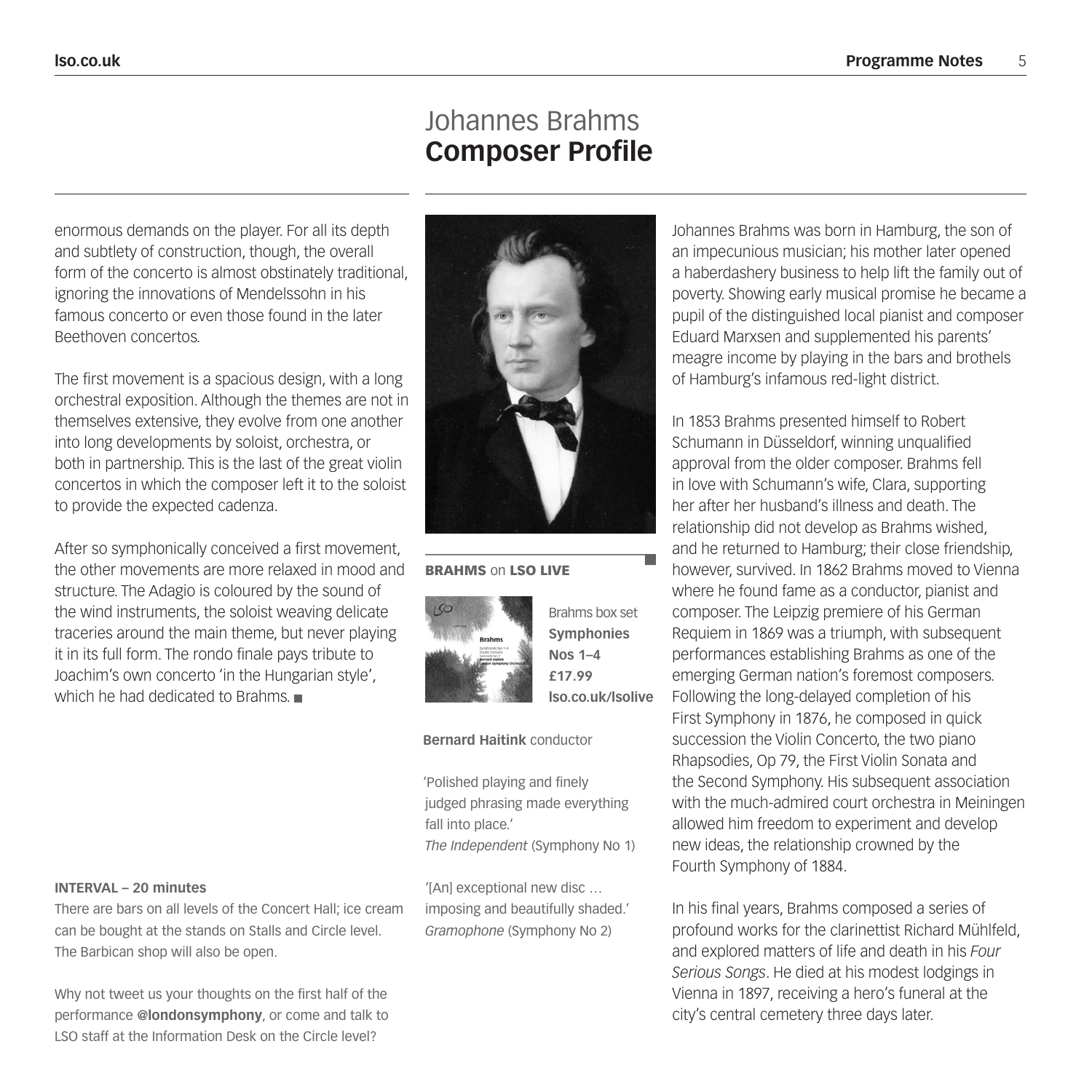# Artist Focus **Isabelle Faust**



# LSO INTERNATIONAL VIOLIN FESTIVAL: FIND OUT MORE

Get to know the soloists in the LSO International Violin Festival and find out more about their instruments on our website, featuring in-depth profiles, interviews, live-streamed artist conversations and more.

**lso.co.uk/violinfestival**



Isabelle Faust has been playing the 1704 'Sleeping Beauty' Stradivarius violin since 1996. The violin is said to have received its intriguing nickname as a result of its being stored, unplayed, for around 150 years – first in the cupboard of a German noble family and then locked up in a safe in Switzerland. As a consequence, it remains in excellent condition. It bears a label from 1720, but points of its construction help date it to 1704; it is thought that the Cremonese master finished the instrument 16 years after he started it.

Isabelle Faust says: 'I heard about this Stradivarius violin from a friend back in 1996, who saw it at a violin dealer's place. I went and played on it for about an hour. I was immediately struck by some particular

notes on each string that were so beautiful and special in a way I had never experienced before. I then started to search for a sponsor, and got to start working on the instrument about nine months later.

'Then it became really interesting, because it seemed as though the violin just longed to be played seriously, after about 150 years of being forgotten. The first days of playing on it made it clear to me that the instrument would open up and change a lot in the future. It was an exciting process to watch and support, and today I think it took several years for it to sound the way it does today. Over such a long period of 'co-operation', the violin and I know each other of course very well, and each other's moods, too.'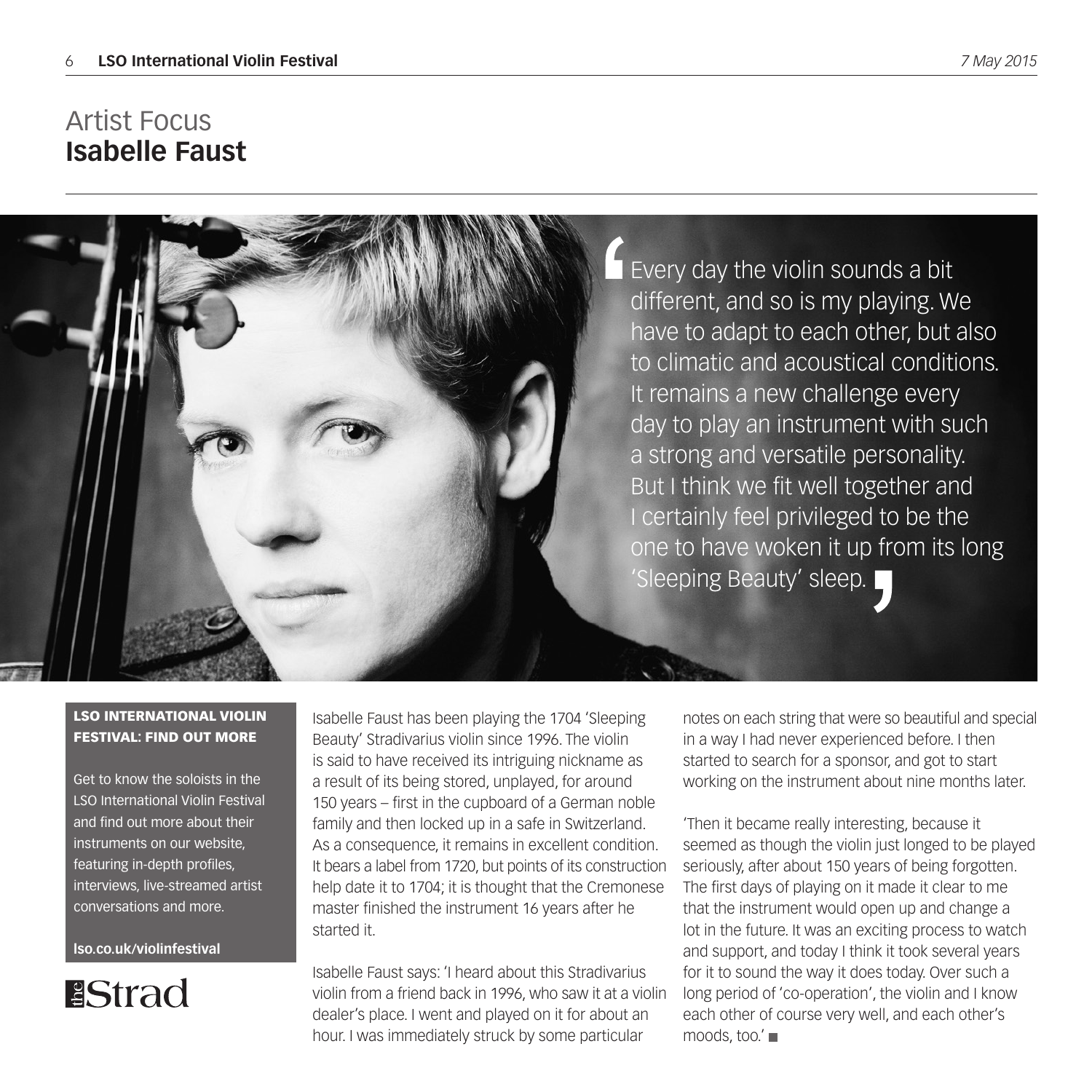# **S now**<br>Thever A Something for every mood with the **London Symphony Orchestra**

To roll our online dice, visit: **lso.co.uk/findmeaconcert**



**London Symphony Orchestra** London's Music

**barbican** 

Resident Orchestra **lso.co.uk/findmeaconcert**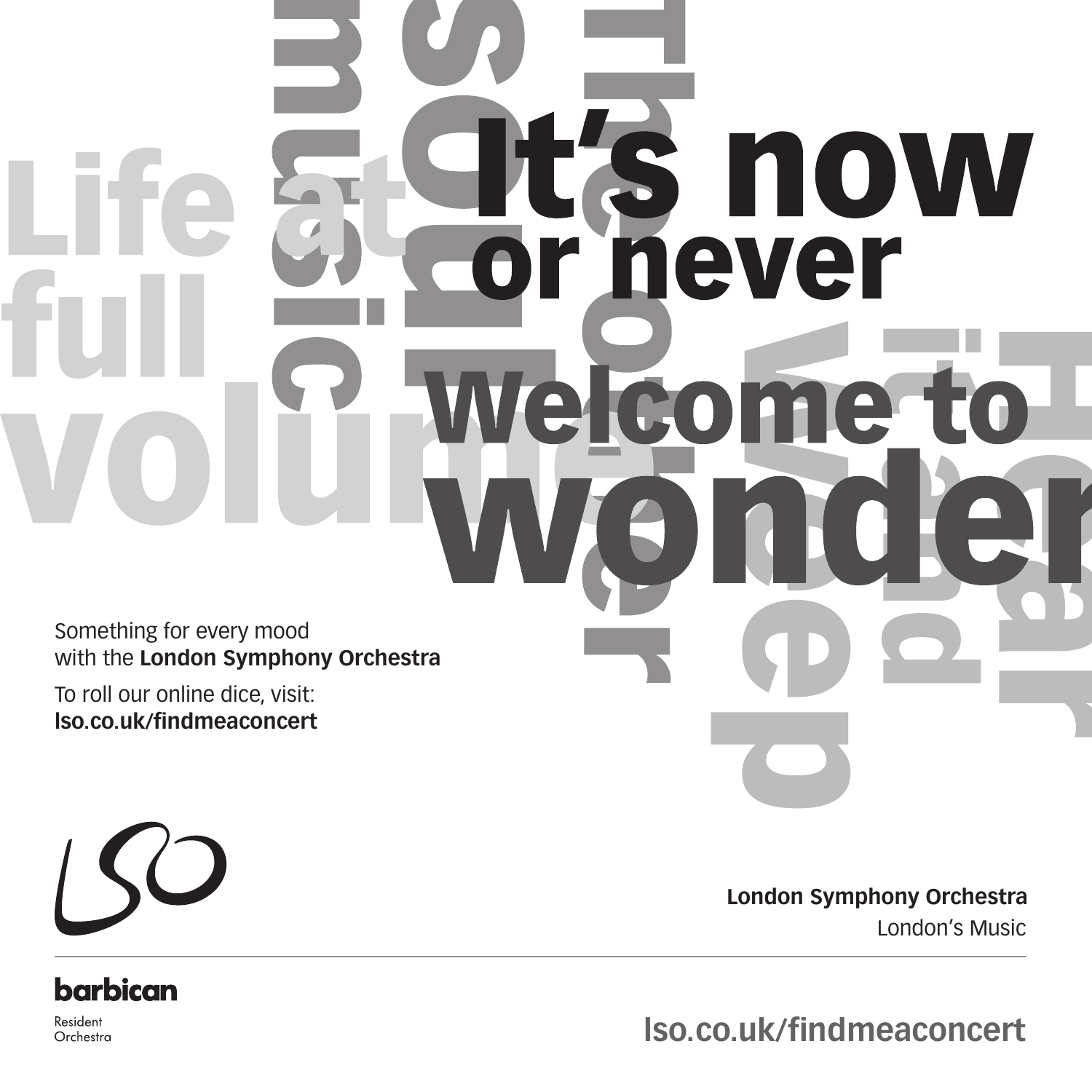# Pyotr Ilyich Tchaikovsky *(1840–93)* **Symphony No 5 in E minor Op 64** *(1888)*

- **1** ANDANTE – ALLEGRO CON ANIMA
- **2** ANDANTINO CANTABILE, CON ALCUNA LICENZA
- **3** VALSE: ALLEGRO MODERATO
- **4** FINALE: ANDANTE MAESTOSO – ALLEGRO VIVACE

# PROGRAMME NOTE WRITER ANDREW HUTH

Ten years separate Tchaikovsky's Fourth and Fifth Symphonies, so it is hardly surprising that they are very different in character. By the end of the decade 1878–88, Tchaikovsky's personal life had become far more stable and his public career had expanded into Western Europe. He responded enthusiastically to new impressions, at the same time thinking deeply about his own approach to balancing Russian and Western styles. In 1887 he found himself in Hamburg, where he was approached by an elderly musician called Theodor Avé-Lallemant.

As Tchaikovsky recounted with a mixture of affection and amusement, the old man frankly confessed that he didn't like Tchaikovsky's music, and 'exhorted me almost tearfully to leave Russia and settle permanently in Germany, where classical traditions … would free me from my shortcomings'. Such a move would have been unthinkable. Tchaikovsky always felt himself intensely Russian and was usually homesick when abroad; but it was, surprisingly, to the obscure and ancient Avé-Lallemant that he dedicated his next symphony. On his return to Russia he sketched it in May/June 1888, completing the score in October.

Tchaikovsky was obsessed with the theme of FATE, which he described as 'the fatal power which prevents one from attaining the goal of happiness'. Many of his most prominent works are driven by this subject-matter, notably the Fourth and Fifth Symphonies.

The Fifth Symphony has everything that listeners to his music value: clarity of ideas, a sensuous feeling for colour, and a powerful directness of effect. There is little of the traditional German fondness for close motivic relationships, but the melancholy and nostalgia that is so much a part of Tchaikovsky's character is set within a firm classical structure that balances inward doubt against outward strength.

Tchaikovsky conducted the first performance on 17 November 1888 in St Petersburg, then after giving further performances in Russia he introduced it to Germany in Hamburg. He found the next room in his hotel was occupied by Brahms, who had prolonged his stay to hear the rehearsal and 'was very kind. We had lunch together after the rehearsal, and quite a few drinks. He is very sympathetic and I like his honesty and open-mindedness. Neither he nor the players liked the Finale, which I also think rather horrible'. A few days later, though, Tchaikovsky wrote to his brother, 'The players by degrees came to appreciate the symphony more and more, and at the last rehearsal gave me an ovation. The concert was also a success. Best of all – I have stopped disliking the symphony. I love it again'. Unfortunately, we don't know the dedicatee's opinion: old Avé-Lallemant was too ill to come to the concert.

# FIRST MOVEMENT

The overall mood of each of Tchaikovsky's symphonies is established immediately at the beginning. Here the low clarinet and strings present a motto theme that recurs throughout the symphony. Among Tchaikovsky's sketches there is a scribbled note that gives some idea of what was in his mind: 'Introduction. Complete submission before Fate – or (what is the same thing) the inscrutable design of Providence. Allegro: 1 Murmurs, doubts, laments … 2 Shall I cast myself into the embrace of faith?' The music tells us that Tchaikovsky's idea of Fate is not the grim power that dominates the Fourth Symphony but something less hostile, holding the possibility also of happiness.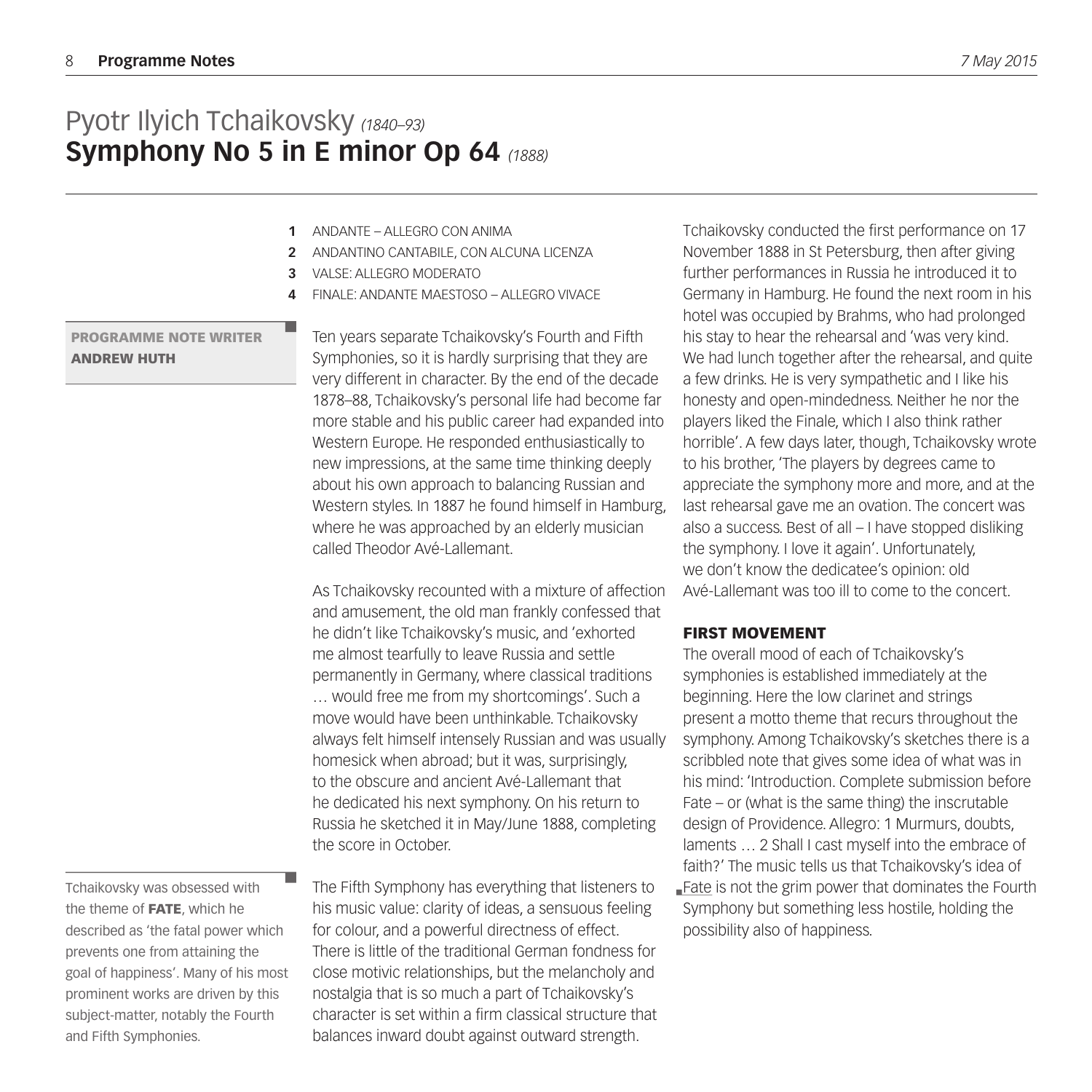# Pyotr llyich Tchaikovsky **Composer Profile**

# SECOND MOVEMENT

The central movements both relate to the varying moods of the first. The horn theme of the slow movement, after the sombre slow introductory string chords, is obviously a love song, and highlights Tchaikovsky's outstanding sense of orchestral colour. The appearances of the motto theme are ominous, perhaps an expression of the composer's own thwarted search for love.

# THIRD MOVEMENT

The third movement is a waltz, subtly referring back to a passage in the first movement and reminding us that Tchaikovsky's next major work would be his ballet *The Sleeping Beauty*, with its inexhaustible wealth of dance movements.

### FINALE

The first three movements all open quietly; the waltz is the first to end loudly, after a subdued appearance of the motto theme. This theme, now firm and confident in the major mode, provides the long introduction to the finale. The main body of the movement is a vigorous, at times hectic Russian dance full of rough high spirits. The motto theme is eventually absorbed into its course, and dominates the coda, where it becomes exultant – or rather, shows a desire to be exultant, which is not quite the same thing, for there is something fragile even in Tchaikovsky's most positive statements.



Tchaikovsky was born in Kamsko-Votkinsk in the Vyatka province of Russia on 7 May 1840; his father was a mining engineer, and his mother was of French extraction. In 1848 the family moved to the imperial capital, St Petersburg, where Pyotr was enrolled at the School of Jurisprudence. He overcame his grief at his mother's death in 1854 by composing and performing, and music remained a diversion from his job – as a clerk at the Ministry of Justice – until he enrolled as a full-time student at the St Petersburg Conservatory in 1863.

Tchaikovsky's First Symphony was warmly received at its St Petersburg premiere in 1868. *Swan Lake*, the first of his three great ballet scores, was written in 1876 for Moscow's Bolshoi Theatre. Between 1869 and the year of his death, he composed over 100 songs, cast mainly in the impassioned Romance style and textually preoccupied with the frustration and despair associated with love, conditions that characterised his personal relationships.

Tchaikovsky's hasty decision to marry an almost unknown admirer in 1877 proved a disaster, his homosexuality combining strongly with his sense of entrapment. By now he had completed his Fourth Symphony, was about to finish his opera *Eugene Onegin*, and had attracted the considerable financial and moral support of Nadezhda von Meck, an affluent widow. She helped him through his personal crisis and in 1878 he returned to composition with the Violin Concerto. Tchaikovsky claimed that his Sixth Symphony represented his best work. The mood of crushing despair heard in all but the work's third movement reflected the composer's troubled state of mind. He committed suicide nine days after its premiere on 6 November 1893.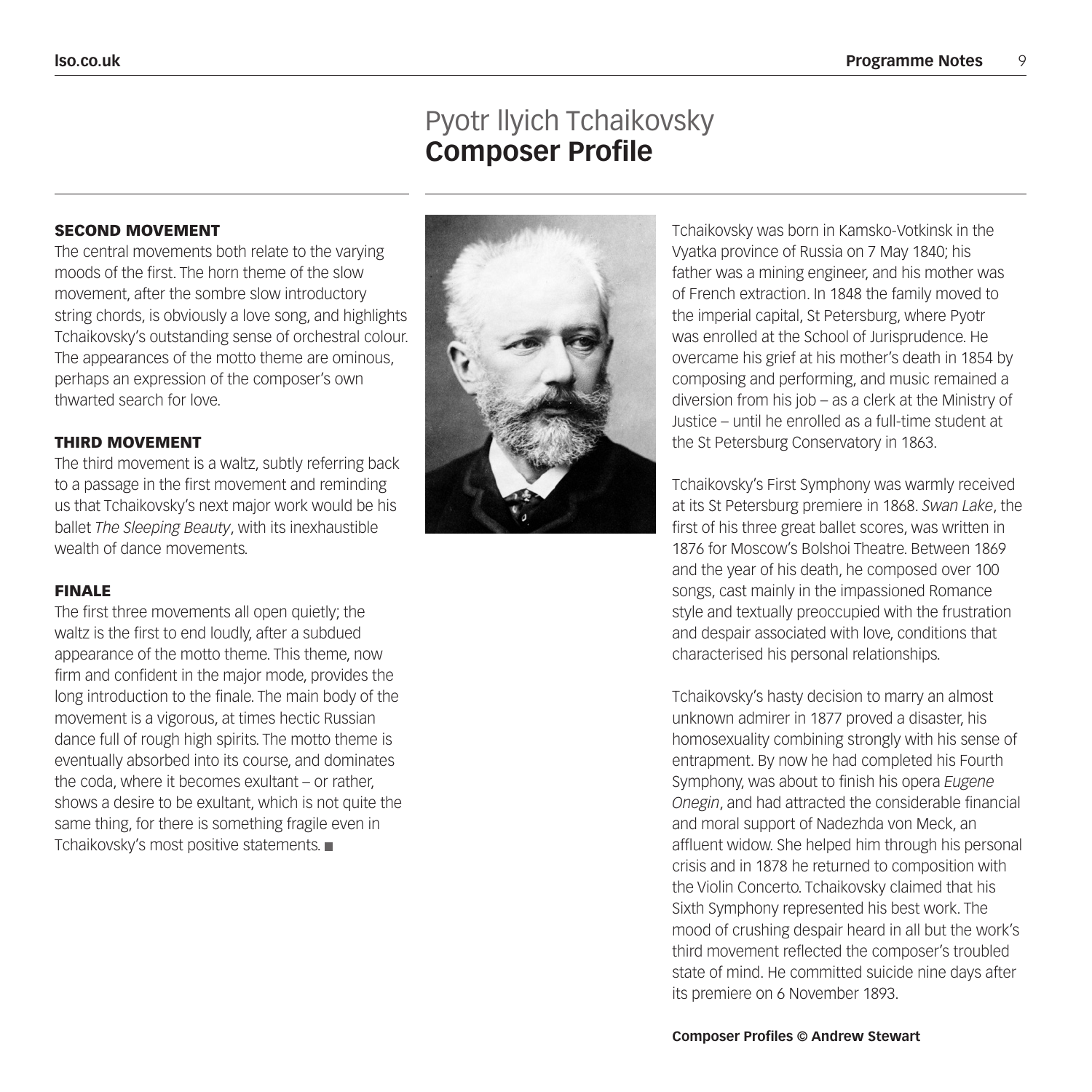**Conductor**

Semyon Bychkov

# *'In Bychkov's hands, the orchestra is a precision instrument.' Bachtrack*



**Royal Academy of Music** Otto Klemperer Chair of Conducting

**BBC Symphony Orchestra** Günter Wand Conducting Chair Since leaving St Petersburg in the mid 1970s, Semyon Bychkov has been a guest on the podiums of the world's finest musical institutions. With his time carefully balanced between operatic and symphonic repertoire, he enjoys long-standing and fruitful relationships with the orchestras and major opera houses in London, Paris, Vienna, Munich, Amsterdam, Berlin, Chicago and New York.

A pupil of the legendary pedagogue Ilya Musin, Bychkov's name came to international attention while Music Director of Michigan's Grand Rapids Symphony Orchestra and the Buffalo Philharmonic Orchestra in the United States. Following a series of high-profile cancellations that resulted in invitations to conduct both the New York and Berlin Philharmonics and the Royal Concertgebouw Orchestra, he was signed to an exclusive recording contract with Philips Classics. Moving to Paris, Bychkov was appointed Music Director of Orchestre de Paris (1989), Principal Guest Conductor of the St Petersburg Philharmonic (1990), Principal Guest Conductor of Maggio Musicale, Florence (1992), Chief Conductor of WDR Sinfonieorchester Köln (1997) and Chief Conductor of Dresden Semperoper (1998). He also holds the Otto Klemperer Chair of Conducting Studies at the Royal Academy of Music in London, and the Günter Wand Conducting Chair at the BBC Symphony Orchestra.

Since completing his 13-year tenure with the WDR Sinfonieorchester Köln, Semyon Bychkov has focused on maintaining and deepening the rewarding guest relationships he enjoys with many of the world's most prestigious orchestras, including the Vienna, Berlin and Munich Philharmonic Orchestras, the Royal Concertgebouw Orchestra, the Gewandhausorchester Leipzig, the Chamber Orchestra of Europe and the Accademia Nazionale di Santa Cecilia.

In the United States, Semyon Bychkov is a frequent guest with the Cleveland and Philadelphia Orchestras, the Chicago and San Francisco Symphony Orchestras, and the Los Angeles and New York Philharmonic Orchestras. Future seasons include return engagements with each of these orchestras, in addition to performances with the Orchestra Sinfonica Nazionale della RAI Turin, Orchestra of the Bolshoi Theatre, the Orchestre National de France, NDR-sinfonieorchester Hamburg, and the BBC Symphony Orchestra, with whom he appears annually at the BBC Proms.

Semyon Bychkov's conducting is recognised for the breadth of his vision, the clarity of interpretation and the rich beauty of his sound, captured in a series of award-winning CDs and DVDs that are part of the legacy of his tenure with WDR Sinfonieorchester Köln. Winner of *BBC Music Magazine's* Record of the Year 2010, Bychkov's recording of Wagner's *Lohengrin* was committed to disc following staged performances at the Vienna Staatsoper and concert performances in Cologne, and his recording of Strauss' *Alpine Symphony* coupled with *Till Eulenspiegel* (Profil) follows a series of benchmark Strauss recordings that include *Ein Heldenleben* and *Metamorphosen* (Avie), *Daphne* with Renée Fleming (Decca) and *Elektra* with Deborah Polaski (Profil). Also with WDR Sinfonieorchester Köln are recordings of Mahler, Shostakovich, Rachmaninov, the complete cycle of Brahms' symphonies, and Verdi's Requiem. Both the Brahms symphonies and the Rachmaninov (Symphony No 2, *Symphonic Dances* and *The Bells*) are also available on DVD (Arthaus).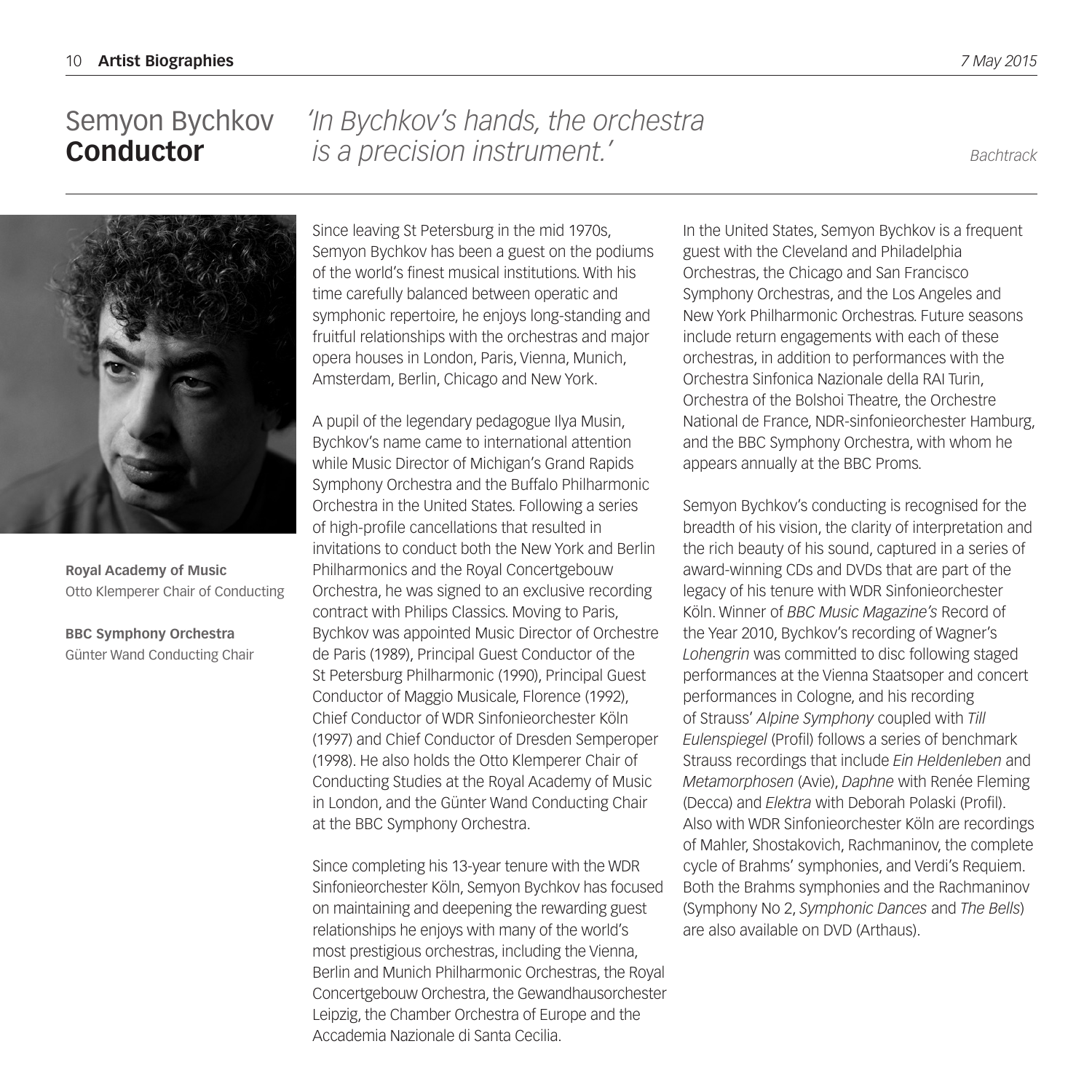# Isabelle Faust **Violin**

*'Her sound has passion, grit and electricity but also a disarming warmth and sweetness.' New York Times*



Isabelle Faust captivates her listeners through her insightful and faithful interpretations, based on a thorough knowledge of the historical context of the works as well as her attention to current scholarship.

At an early age, Isabelle Faust won the prestigious Leopold Mozart and Paganini Competitions and was soon invited to appear with the world's leading orchestras, including the Berlin Philharmonic, the Orchestra of the Age of Enlightenment, the Boston Symphony Orchestra and the NHK Symphony Orchestra Tokyo. She continues to be one of the most sought-after violinists in the world.

Isabelle Faust performs a wide-ranging repertoire, from JS Bach all the way through to contemporary composers such as Ligeti, Lachenmann and Widmann. Ever keen to explore new musical horizons, Faust is equally at home as a chamber musician and as a soloist with major orchestras or period ensembles. To highlight this versatility, in addition to her mastery of the great symphonic violin concertos, Isabelle Faust also performs works such as Kurtág's *Kafka Fragments* with the soprano Christine Schäfer, or Brahms' and Mozart's clarinet quintets on historical instruments.

Over the course of her career, Isabelle Faust has performed and recorded with world-renowned conductors including Frans Brüggen, Mariss Jansons, Giovanni Antonini, Philippe Herreweghe, Daniel Harding and Bernard Haitink.

Isabelle Faust had a close relationship with the late Claudio Abbado, performing and recording under his baton. Their recording of Beethoven's and Berg's Violin Concertos with the Orchestra Mozart received a Diapason d'Or, Echo Klassik, *Gramophone* Award and Record Academy Award.

Faust has made over a dozen critically acclaimed recordings for harmonia mundi, spanning concertos, quartets, quintets and solo recitals. In 2010, her recording of Bach's Sonatas and Partitas for Solo Violin was awarded a Diapason d'Or de l'Année. She also won a Diapason d'Or and a *Gramophone* Award for her recording of Beethoven's Sonatas for Piano and Violin with recital partner Alexander Melnikov.

Isabelle Faust plays the 'Sleeping Beauty' Stradivarius (1704), kindly on loan by the LBank Baden-Württemberg.